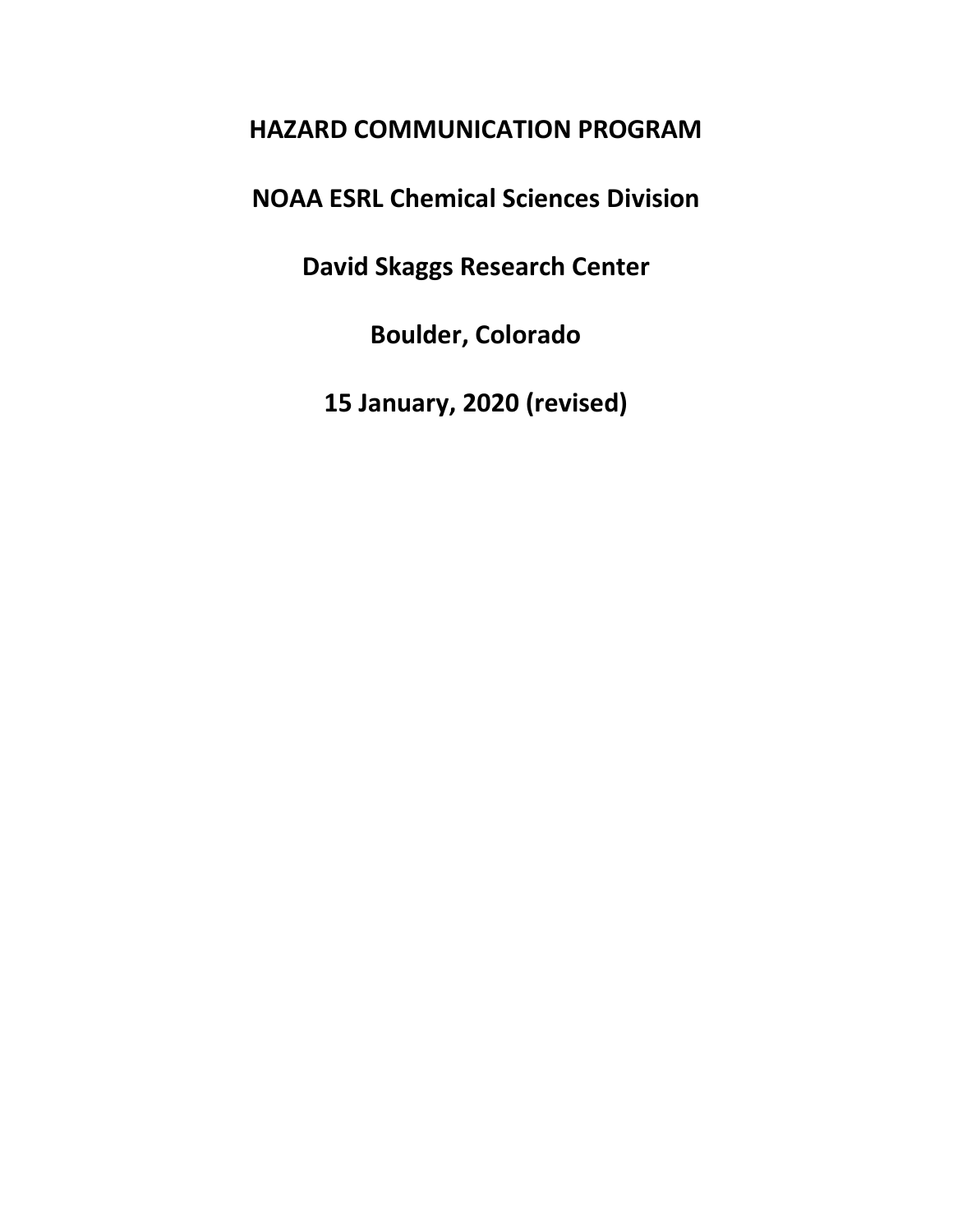# **Introduction**

NOAA ESRL Chemical Sciences Division (CSD) is committed to preventing accidents and ensuring the safety and health of our employees. It is the intent of CSD to comply with the requirements of this Hazard Communication Program in our continuing effort to provide a healthy and safe workplace for our employees.

This program is designed to provide employee information and training on (1) the hazardous chemicals known to be in the workplace, (2) the methods that will be employed to protect workers, (3) the precautionary methods employees must follow to protect themselves from hazardous chemicals, (4) the detection of a release of hazardous chemicals and (5) emergency procedures to follow should there be a release of hazardous chemicals and/or employee exposure to them.

### **Identifying Hazardous Chemicals**

The Safety Data Sheet (SDS; formerly the Material Safety Data Sheet, MSDS) is the primary means we will use to convey the necessary information about the hazards of the substances in the workplace. Detailed information about the physical, health, and other hazards of each chemical is included in a Safety Data Sheet. Inventories for all hazardous chemicals in laboratories are available electronically via the QR code posted at the entrance to each laboratory. Each chemical in the laboratory matches and can be easily cross-referenced with the product identified in the inventory with single-click access to its Safety Data Sheet. The manufacturers or importers of these products are responsible for providing us with the SDS.

Copies of the SDS for all hazardous substances are to be readily accessible during each work shift and in the work area. These are available electronically by scanning the QR code posted at the entrance of every area where hazardous substances are located.

The supervisors will have the responsibility for obtaining and maintaining all SDS for the products we use. If copies of an SDS are not available, contact the suppliers for the necessary copies. Any employee wishing to review a SDS can do so by contacting his/her supervisor or by scanning the QR code posted at the entrance of every area where hazardous substances are located.

Before new substances are introduced into the workplace, the SDS shall be reviewed to determine if the substance will present a new or unique hazard within the workplace. When the potential for a new or unique hazard is deemed present, the supervisor shall hold a safety meeting as soon as possible at which time the employees will be informed of the potential new hazard and the necessary precautions that must be taken.

If an employee is exposed to a hazardous substance, and needs medical attention, the treating physician will be given a copy of the appropriate SDS whenever possible.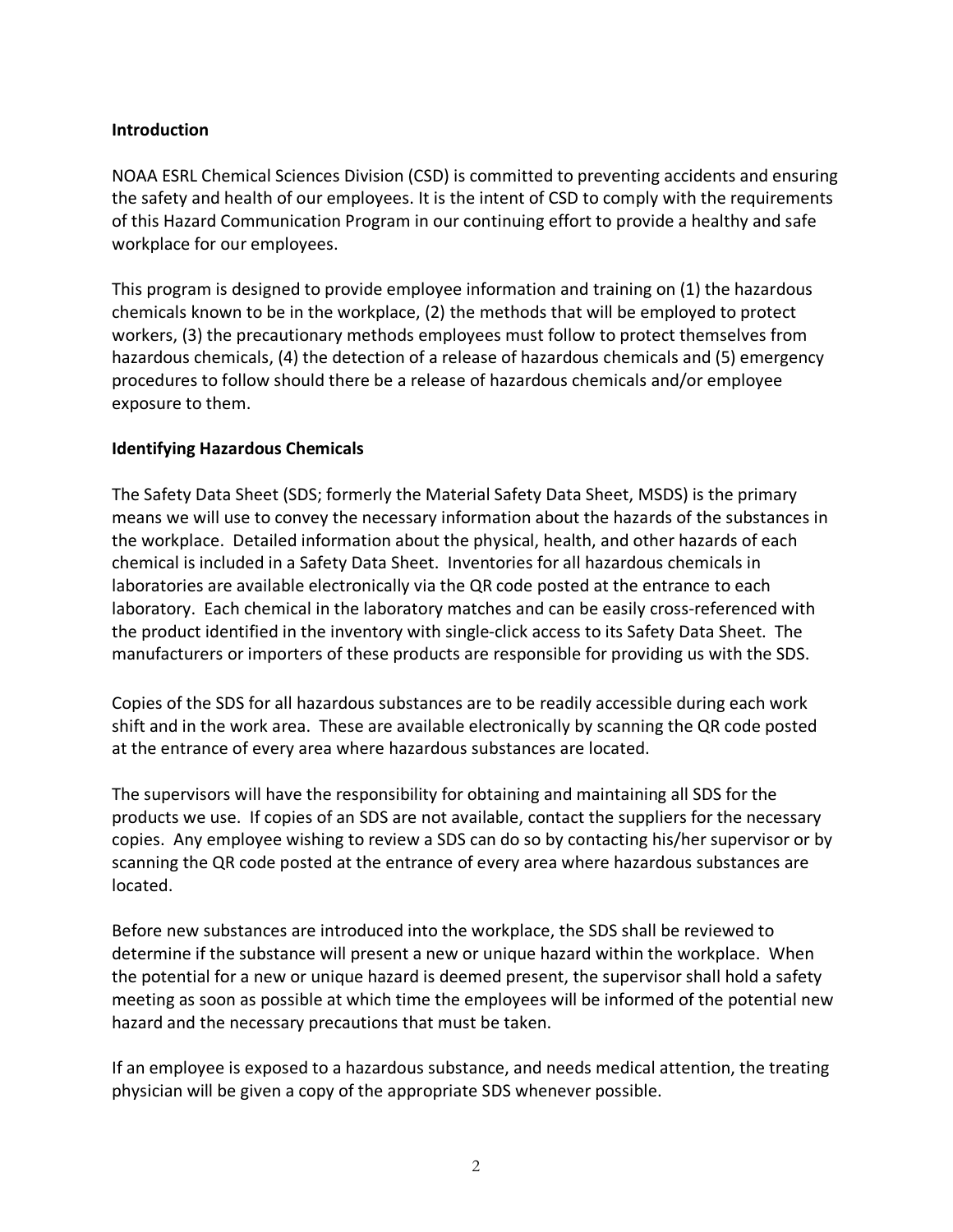Employees and/or their representative may obtain copies of a SDS and/or label during normal working hours. The relevant information on the SDS will be shared with employees during the hazard communication training program. The SDS will be available in the workplace to all employees who are urged to review it whenever they have a question regarding the chemical.

#### **Identifying Containers of Hazardous Chemicals**

The labeling system to be used by CSD will follow the requirements in the 2012 revision of the OSHA Hazard Communication Standard to be consistent with the United Nations Globally Harmonized System (GHS) of Classification of Labeling of Chemicals. The label on the chemical is intended to convey information about the hazards posed by the chemical through standardized label elements, including symbols, signal words and hazard statements (see Appendix B).

This Hazard Communication Program provides that precautionary labels be on all containers of hazardous substances. Chemical containers include but are not limited to any jar, bag, barrel, box, can, cylinder, drum, vessel, storage tank or the like which contains a hazardous substance.

Whenever possible hazardous chemicals will be kept in their original containers. Should an original container ever become defective (leak) the chemical will be transferred to a similar type container. The label will be transferred to the replacement container and be securely attached. If the label is non-transferable, a replacement label with all significant information will be prepared and be securely and prominently placed on the new container. This container of a chemical will be used for its intended purpose as soon as possible.

No product will be released to the work area until it has been properly labeled (portable containers containing hazardous chemicals for transfer and intended for immediate use are excluded). Proper container labeling will be the responsibility of the purchaser / user.

These labels contain sufficient information for the safe handling of the product. The labels will contain the identity of the hazardous substance, the nature of the hazard and the manufacturer, importer, or other responsible party of the product. The information may also appear on hand written precautionary labels, and is in four parts:

A signal word such as "**Danger**," "**Warning**," or "**Caution**." A statement of the hazard such as "**Flammable**."

Precautionary measures such as "**Keep Away From Heat**."

First aid procedures such as "**In Case of Contact, Flush Eyes with Plenty of Water for at Least 15 Minutes**."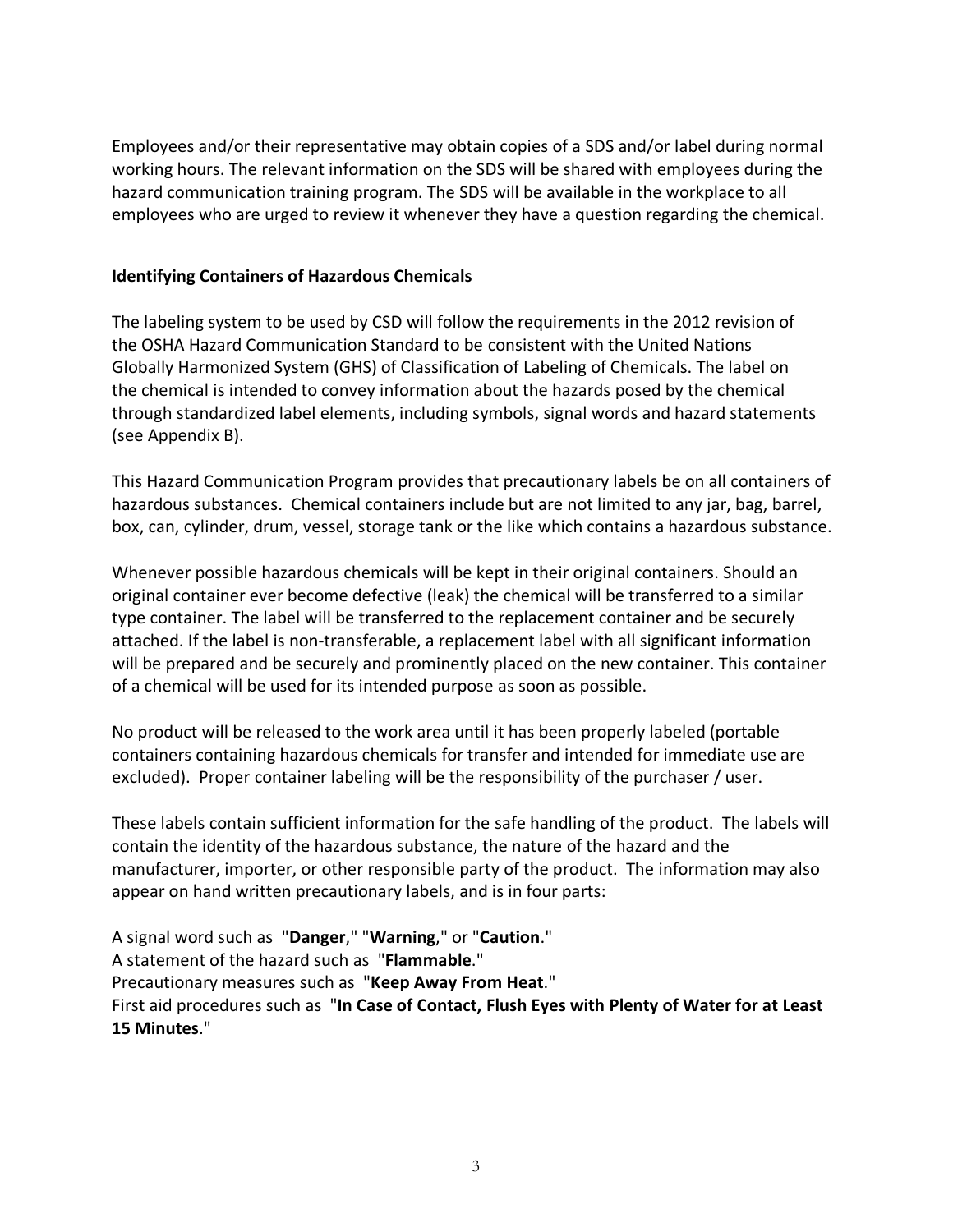Hazardous chemicals in CSD are classified as follows:

Chemical Agents – Examples of such chemical hazards include flammable materials which can cause burns if ignited, reactive materials, toxic materials, and corrosive materials.

| <b>Flammable:</b>  | Flammable materials that burn at or below room temperature.                                                                  |
|--------------------|------------------------------------------------------------------------------------------------------------------------------|
| <b>Explosive:</b>  | Explosive materials that give off sudden, almost instantaneous volumes of<br>gas when subjected to pressure, shock, or heat. |
| <b>Pyrophoric:</b> | Pyrophoric materials burn on contact with air.                                                                               |
| Oxidizer:          | Oxidizers are materials which supply oxygen or otherwise help or cause<br>other materials to burn.                           |

# **PHYSICAL HAZARDS**

#### **HEALTH HAZARDS**

| Sensitizers:                          | Sensitizers cause changes in the body's defense system and can cause<br>harmful effects at a later time when the individual is exposed to even trace<br>amounts of the material.                                                                                      |
|---------------------------------------|-----------------------------------------------------------------------------------------------------------------------------------------------------------------------------------------------------------------------------------------------------------------------|
| <b>Corrosive or</b><br>Irritant:      | These materials cause injury or irritation when they come in contact with<br>eyes, skin, or the mucous membranes. Acid (in high concentration) eats<br>away skin. At low concentrations, acids may only cause a slight reaction<br>which goes away without treatment. |
| <b>Target Organ</b><br><b>Toxins:</b> | These materials damage one or more particular organ or body systems after<br>exposure. These exposures can also cause cumulative damage over time at<br>low concentrations.                                                                                           |

Physical Agents – Physical agents are usually produced by machines and equipment, or when two or more chemical agents are mixed. These hazards include noise, heat, extreme cold, welding arcs, X-rays, microwaves, and ultrasonic noise.

Infectious Agents – Infectious agents are living microbial materials which can cause disease or create toxic wastes or by-products.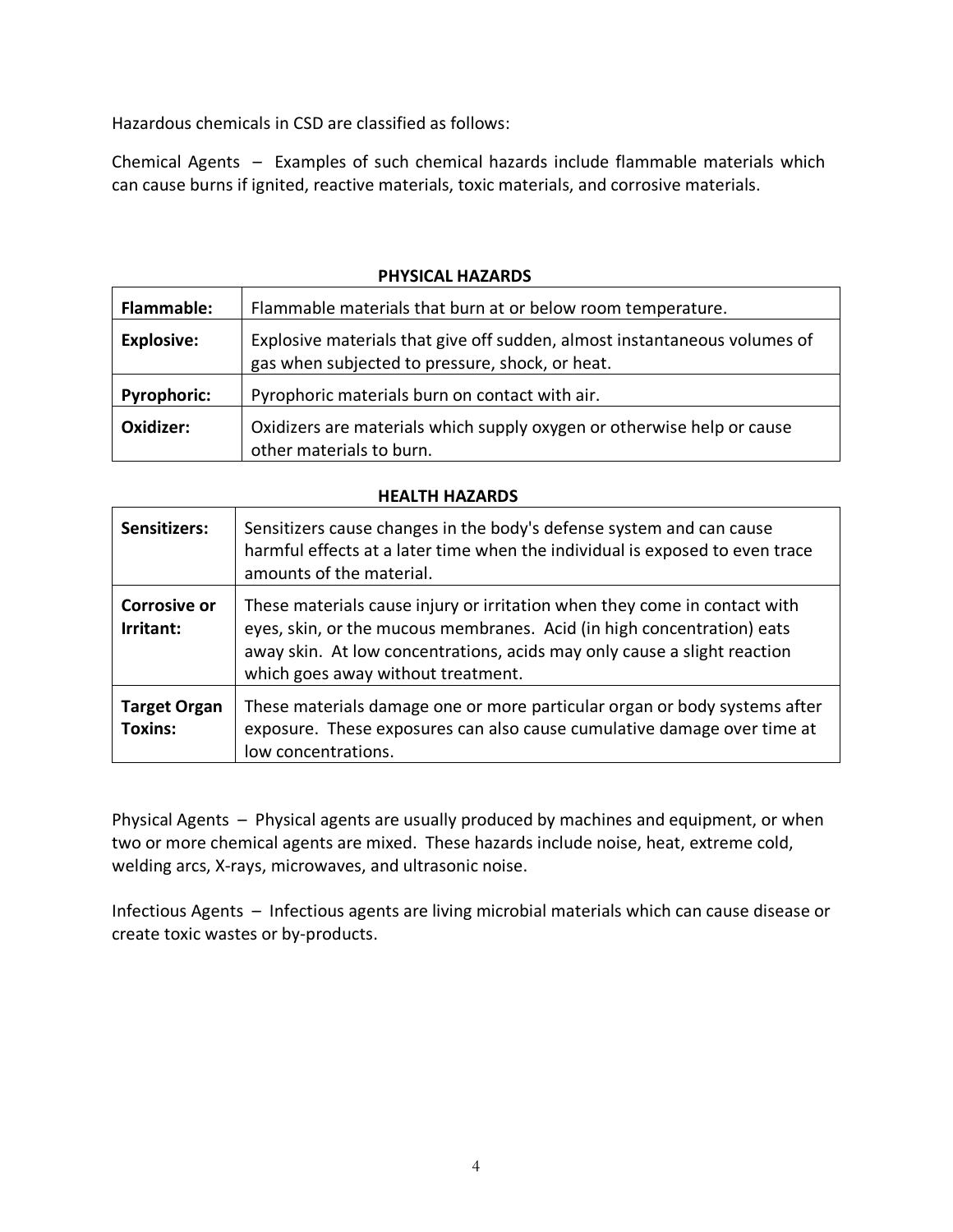# **Training Employees about Chemical Hazards**

All employees will be provided with information and training on hazardous chemicals in their workplace at the time of their initial employment and whenever a new hazardous chemical is brought into their workplace. Periodic refresher training may also be required.

All employees working with or in proximity to hazardous materials (other than household products used for their intended purpose) are required to participate in this training. The training will be provided or arranged by the management. The employees will be provided with the following information:

- 1. the requirements of the Hazard Communication Program;
- 2. operations in their work area where hazardous chemicals are present, used or stored; and
- 3. location and availability of the written Hazard Communication Program and SDS.

Employee training will include:

1. methods and observations that may be used to detect the presence or release of a hazardous chemical in the work area (such as monitoring conducted by the employer, continuous monitoring devices, visual appearance or odor of hazardous chemicals when being released, etc.);

2. the physical and health hazards of the chemicals in the work area;

3. the measures employees can take to protect themselves from these hazards, including specific procedures the employer has implemented to protect employees from exposure to hazardous chemicals, such as appropriate work practices, emergency procedures, and personal protective equipment to be used; and

4. the details of the hazard communication program developed by the employer, including an explanation of the labeling system and the Safety Data Sheet, and how employees can obtain and use the appropriate hazard information.

Each employee requiring Hazcom training will complete the Web-based Hazcom training at: http://www.labtrain.noaa.gov/shemtfa/hazcom/n040100000.htm

# **Informing contractors and other employers about our hazardous chemicals**

When other employers bring a work crew onto our property they will be supplied with a copy of the Hazard Communication Program and with access to copies of the SDS for hazardous chemicals that could be encountered in their work area. It shall be their responsibility to train their employees, provide personal protective equipment and handle employee emergencies. Any releases or spills of hazardous chemicals shall within minutes, be brought to the immediate attention of the management.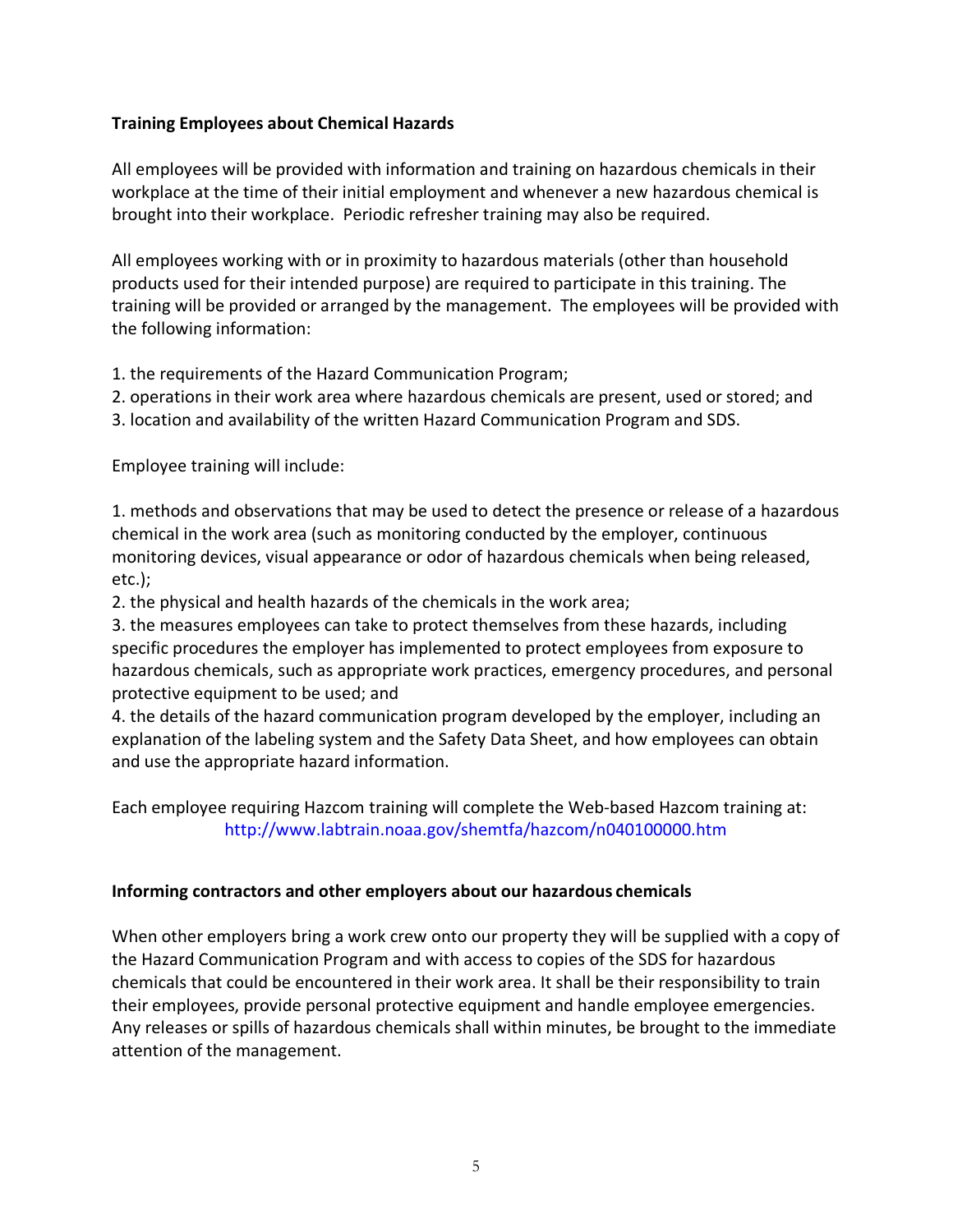#### Appendix A. Definitions

Listed below are some terms commonly used in this program and on MSDS's. Not every term is included; however, the most common ones are defined.

**Absorption** – The movement of a hazardous chemical through the skin and into the bloodstream.

**Acute** – Short-term effect, usually of temporary high-level exposure.

**Ceiling Value (C)** – A maximum level. No exposure should ever exceed this level.

**Chronic** – Long-term effect. Low-level exposure over long periods gives rise to symptoms that develop over time.

**Combustible** – A liquid that becomes flammable when heated above 100 degrees Fahrenheit.

**Concentration: PPM** – Parts per million is a volume-per-volume relation concentration.

**DRO - Designated Responsible Official**. The DRO is the senior NOAA official at a facility who is ultimately responsible for environmental and safety compliance.The DRO may have safety officers, environmental compliance officers, area safety representatives, or other staff personnel who have responsibilities to ensure regulatory compliance.

**Flammable (Explosive) Limits - LEL and UEL** – A flammable material will burn in air when ignited. These materials are referred to as flammable, combustible or explosive. The range of concentration in which these materials will burn is limited by the Lower Explosive Limit (LEL). When the gas or vapor is below this concentration, the mixture is too lean to burn. The Upper Explosive Limit (UEL) above this concentration is too rich for the mixture to burn.

**Flash Point** – The temperature at which a flammable liquid produces enough vapor to burn.

**GHS -** United Nations Globally Harmonized System (GHS) of Classification of Labeling of Chemicals

**mg/m3** – Milligrams per meter cubed is a weight-per-volume measure usually applied to dusts, mists, and fumes. A cubic meter is a cube, 39.4 inches on a side. For chemical vapors, PPM and mg/m3 are interchangeable.

**NFPA** – National Fire Protection Association.

**Oral Dose (LD50)** – (lethal dose-50%) The amount, usually expressed in milligrams per kilogram, which when fed to a group of animals will cause 50 percent of them to die.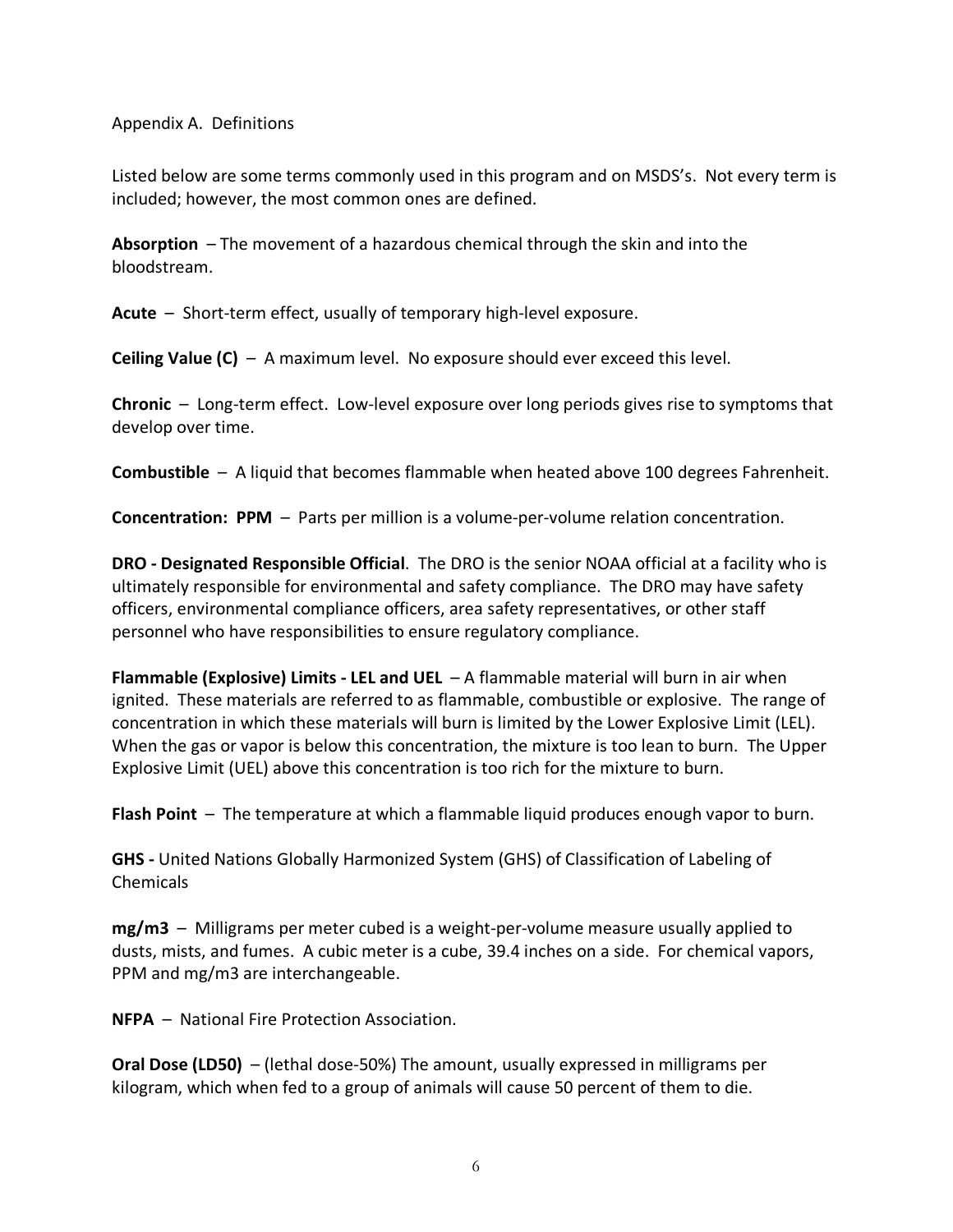**Threshold Limit Value (TLV) and Permissible Exposure Limit (PEL)** – The TLV is a safe exposure level set by the American Conference of Governmental Industrial Hygienists (ACGIH). A PEL is similar to the TLV, but set by OSHA. Both signify a level at which you can be exposed for 8 hours a day, day after day, with no adverse effects.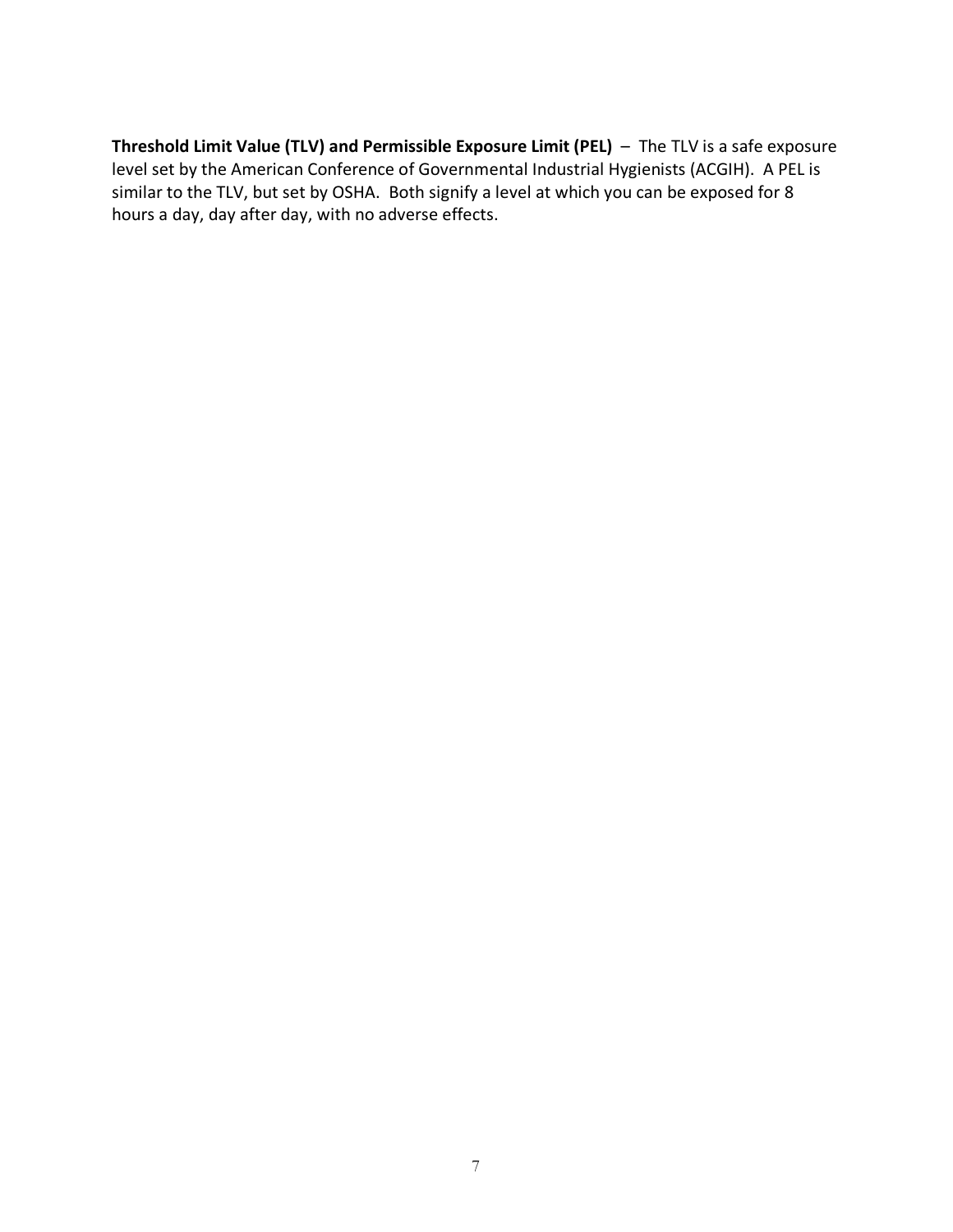# Appendix B. Globally Harmonized System (GHS) of Classification of Hazards



#### **HCS Pictograms and Hazards**